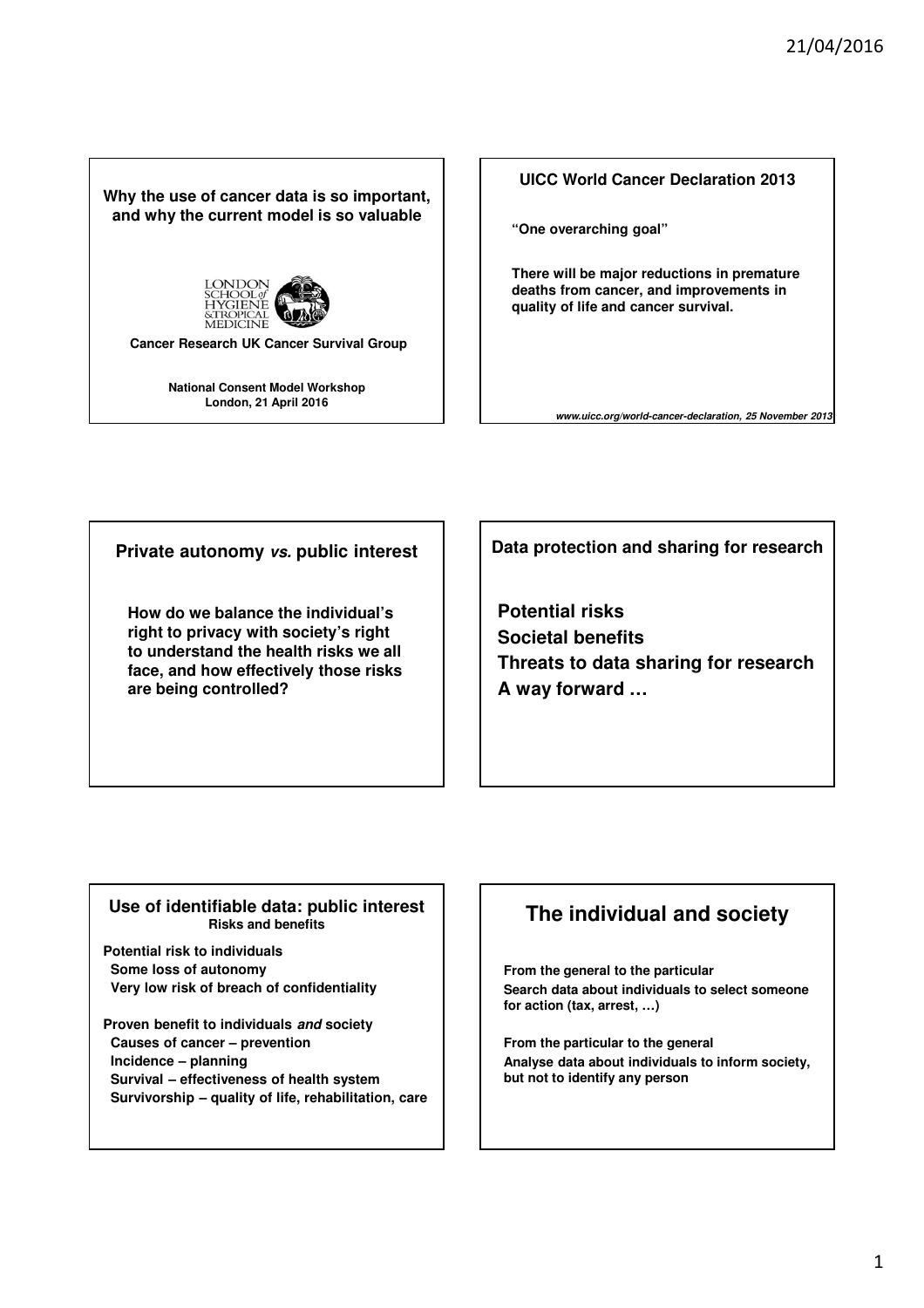

## **Population-based cancer registry**

**Attempts to record information on all new cases of cancer in a defined population**

| <b>Person:</b> | ha |
|----------------|----|
| Place:         | dε |
| Time:          | cс |

*Person: habitual resident Place: defined territory Time: continuous*

**"…the most valuable data are, undoubtedly, the rates obtained by the occurrence of**  *every* **case of cancer over a specified period"**

**Doll** *et al***. Cancer Incidence in Five Continents Vol. 1. 1966**

**A registry "records all new cases of cancer in a defined population"**

**Jensen** *et al.* **Cancer Registration: Principles and Methods, 1991** 

**Measures of cancer burden – definition**

- **Incidence new cases (number, rate)**
- **Survival probability alive at time "***t"*
- **Prevalence survivors (number, %)**
- **Mortality deaths (number, rate)**

**Measures of cancer burden – for me**

- **Incidence what's my risk?**
- **Survival what are my chances?**
- **Prevalence how many of us are there?**
- **Mortality those we have lost ...**

**Measures of cancer burden - application**

- **Incidence prevention, planning**
- **Survival effectiveness of health care**
- **Prevalence care, survivorship**
- **Mortality priorities**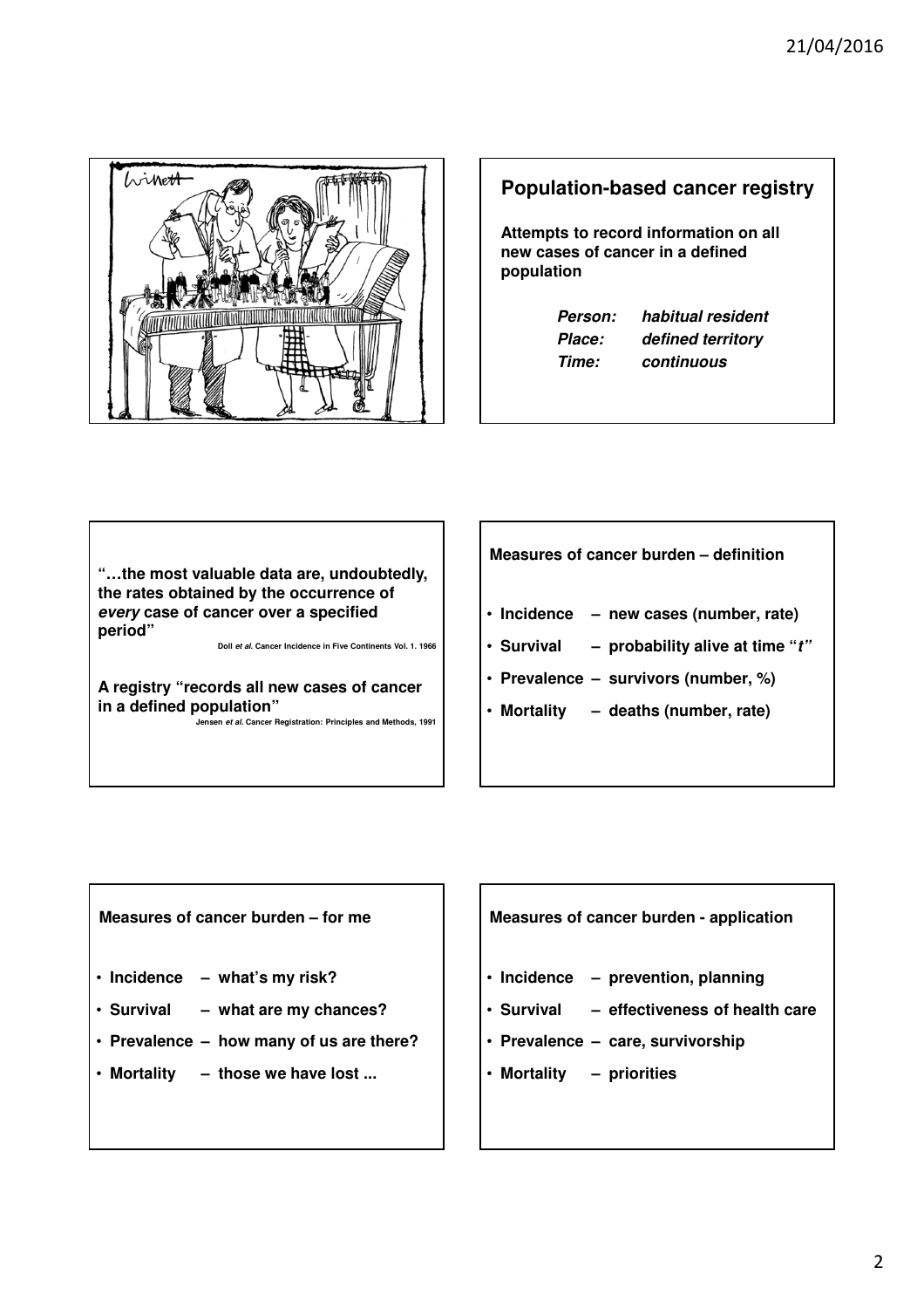

| <b>Cancer in Europe 2002-2020</b>   |                       |                              |
|-------------------------------------|-----------------------|------------------------------|
| Annual change in<br>incidence rates | New cases<br>per year | <b>Increase</b><br>from 2002 |
| No change                           | 3,300,000             | $+20%$                       |
| 1% rise                             | 4,000,000             | $+40%$                       |
| 2% rise                             | 4,800,000             | $+70%$                       |
|                                     |                       |                              |
|                                     |                       |                              |
|                                     |                       | Bray, 2008                   |



| Clinical research and public health             |                                         |  |
|-------------------------------------------------|-----------------------------------------|--|
| <b>Clinical trials</b>                          | highest <i>achievable</i> survival      |  |
|                                                 | Public health average survival achieved |  |
| Translational research to reduce the difference |                                         |  |
|                                                 |                                         |  |



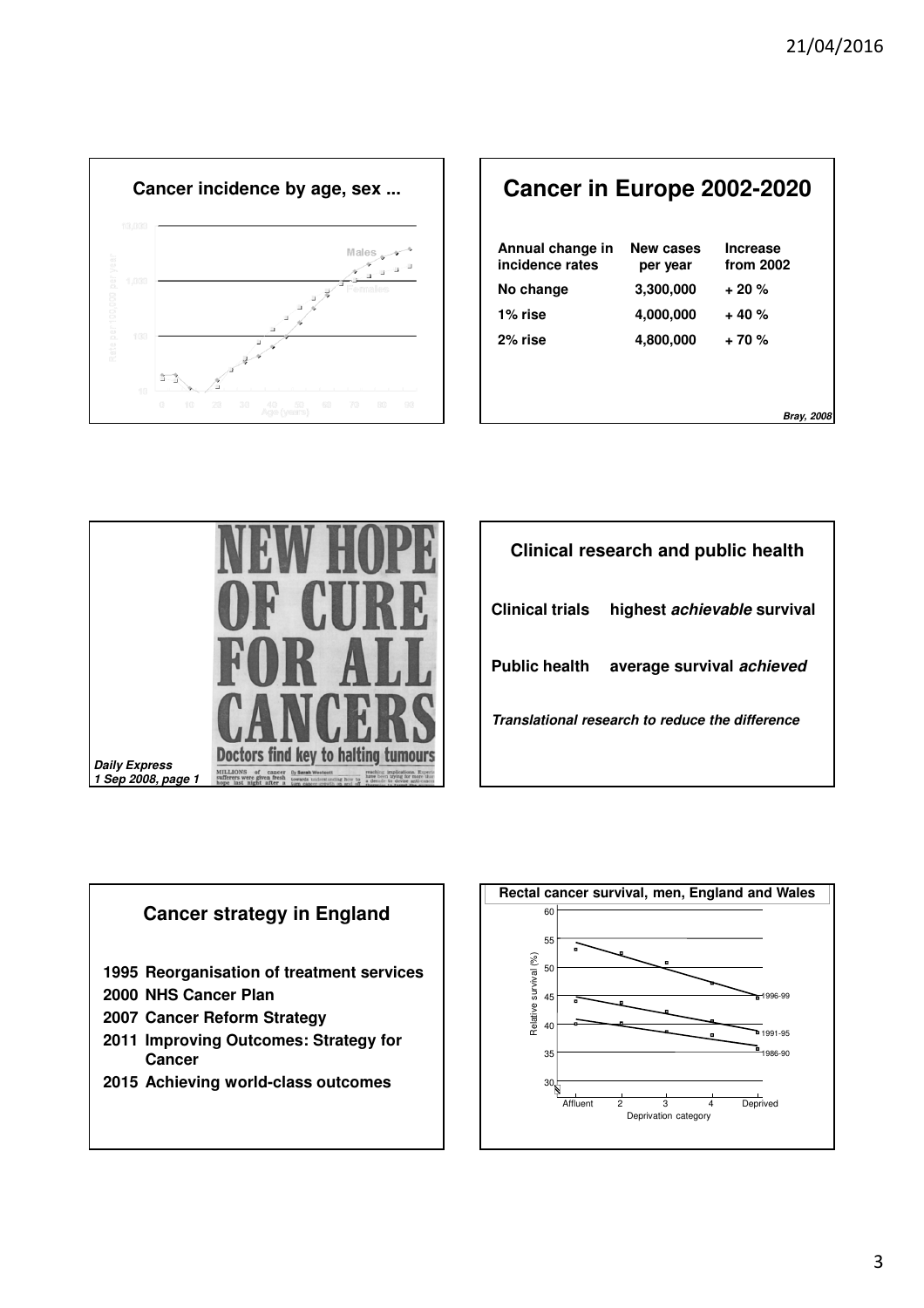#### **Use of identifiable information in cancer registration is** *unavoidable*

- **Quality assurance (validity)**
- **Eliminate duplicates (inflation of incidence)**
- **Clinical data not routinely captured (scope)**
- **Linkage of events (cause, outcome)**
- **Assessment of survival**
- **Small area analyses (clusters)**
- **Assessment of genetic risks**
- **Surveillance, audit and research**

### **Opt-out from registries will not work Unquantifiable loss of information**

- **Most patients would consent, some would not**
- **Many patients would not be asked**
- **Complete, unbiased coverage would be lost**
- **True disease burden would be unknown**
- **Comparisons would become unreliable:**
- **time, geographic area, population sub-group**
- **Projections of future burden unreliable**
- **Health inequalities no longer reliably measured**

### **Can governments formulate rational policy**  *without* **key indicators ?**

**Policy-makers would be "flying blind"**

• **Policy-vital information: unreliable or unavailable**

- **Burden of new cancers: unknown Age, sex, region, population sub-groups ...**
- **Future projections: unreliable**
- **Health inequalities: not reliably measured**

# **Informed consent will not work**

**No effective cancer registry with informed consent**

- **West Germany informed consent, 1990-** • **Hamburg and Saarland registries closed for 2 years** • **East Germany – informed consent, 1990-**
- **Closure of largest European cancer registry (1953-)** • **Hungary – Personal Data Protection Act 1992**
- **Cancer registration stopped until 1999** • **UK – General Medical Council guidance 2000**
	- **Emergency legislation required to protect registries**
- **Nordic countries statutory, no consent** • **Efficient, complete, productive cancer registries**

## **The "principle" of informed consent in public health**

**"I doubt whether informed consent can be a feasible general principle in public health. It is the fundamental principle in clinical ethics, in the clinical encounter. It never has been the fundamental principle in public health, where we have always had to look to other principles of legitimation."**

Baroness O'Neill of Bengarve. Health Service Regulations 2002. Lords Hansard **21 May 2002**: c746-7

## **UK survey of public attitudes**

- **Heard of National Cancer Registry 17% yes**
- **Screening invitation invades privacy 96% no**
- **Postcode in Registry invades privacy 89% no**
- **Invitation for research invades privacy 88% no**
- **Support law on cancer registration 83% yes**

*Barrett et al., Br Med J 2006*